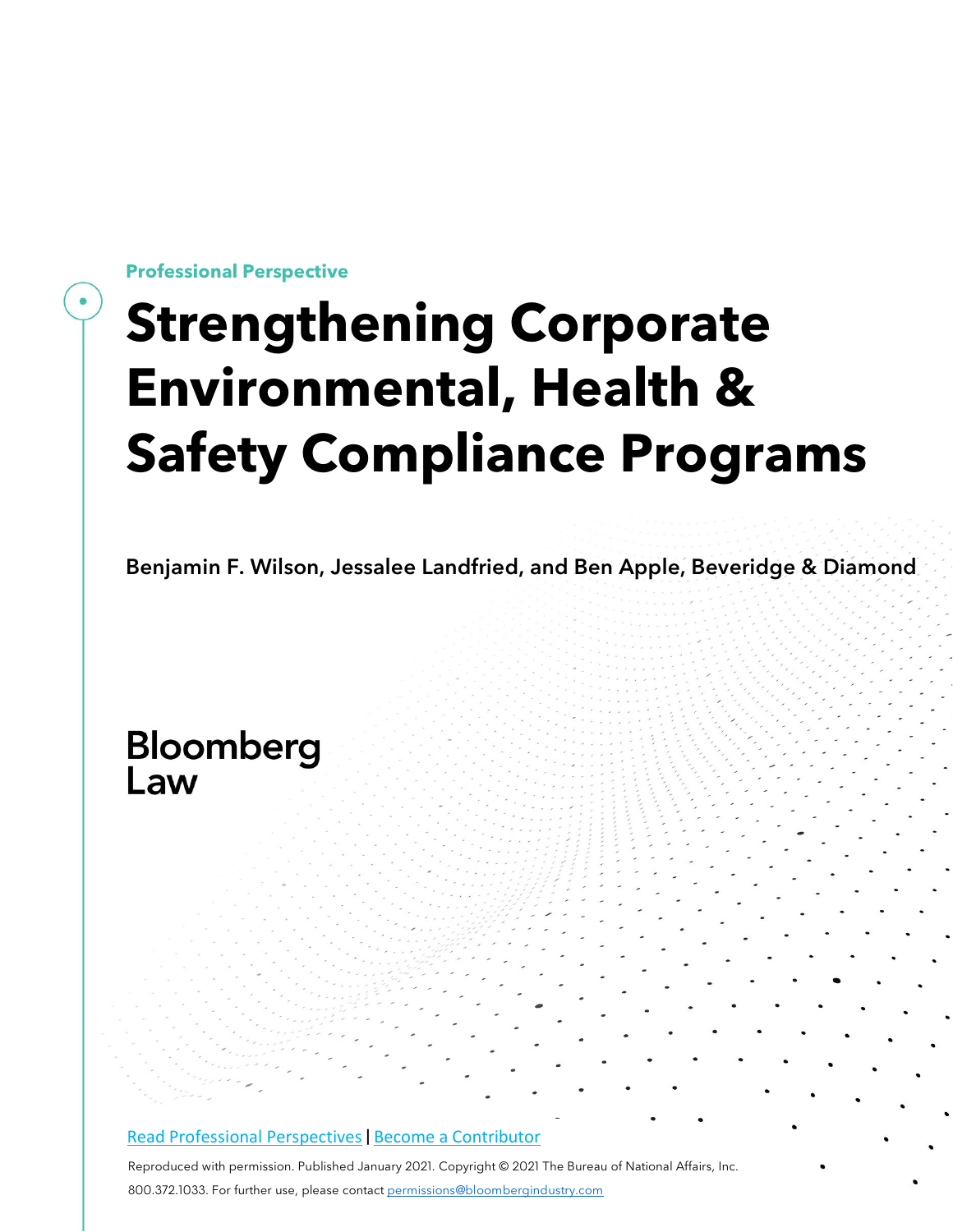# **Strengthening Corporate Environmental, Health & Safety Compliance Programs**

**Editor's Note**: Wilson served as the court-appointed monitor overseeing Duke Energy's compliance with its criminal plea agreements following the Dan River coal ash spill in 2014. Wilson also served as the Deputy Monitor for Energy & Environmental Issues in the Volkswagen "Dieselgate" monitorship. Landfried assisted Wilson in both monitorships. Apple assisted Wilson in the Duke Energy coal ash monitorship.

#### *Contributed by [Benjamin](https://www.bdlaw.com/benjamin-f-wilson/) F. Wilson, Jessalee [Landfried,](https://www.bdlaw.com/jessalee-l-landfried/) and Ben [Apple,](https://www.bdlaw.com/benjamin-e-apple/) Beveridge & Diamond*

Court-appointed monitorships are a powerful tool in the federal prosecutor's toolbox. High-profile environmental matters like the Duke Energy coal ash spill and the Volkswagen diesel emissions scandal have demonstrated federal prosecutors' willingness to not only exact substantial criminal penalties but also to impose intensive oversight of internal corporate compliance systems, when faced with serious environmental, health and safety (EHS) violations. The Biden administration will likely rely more frequently on this heavyweight enforcement tool in EHS and other contexts.

Based on our experience implementing the Duke Energy and Volkswagen corporate monitorships over the past five years, this article aims to assist corporate counsel, compliance leaders, and senior executives in understanding:

- How to evaluate and monitor their company's internal compliance systems before the company faces a criminal or enforcement event that could lead to imposition of a monitorship
- Expectations of courts and governments during monitorships
- How companies subjected to a monitorship can emerge stronger
- Expectations for the use of monitorships during the Biden administration.

### **Actions to Prevent the Need for a Monitorship**

A strong compliance program is your best measure for preventing criminal prosecution, which could potentially include the imposition of a monitorship. DOJ strongly emphasizes the efficacy of a corporate compliance program when weighing whether to bring charges against corporations and individual officers. The agency has continuously refined its corporate prosecution policies over the last 20 years, including its position regarding monitors. The policies are reflected in a series of memoranda and remarks by the department's leaders.

If DOJ finds that a company has a high-quality compliance program in place, even when serious violations have been identified, current guidance in the 2018 [Benczkowski](https://www.justice.gov/opa/speech/file/1100531/download) memo indicates that a monitor should not be imposed.

DOJ has issued detailed guidance for prosecutors on this precise question, Evaluation of Corporate [Compliance](https://www.justice.gov/criminal-fraud/page/file/937501/download) Programs (June [2020\).](https://www.justice.gov/criminal-fraud/page/file/937501/download) The guidance elaborates on the three main questions that prosecutors are instructed to ask:

- **Is the corporation's compliance program well-designed?** Identify a company's range of operational risks, and ensure that the highest risks are subject to the most stringent system of compliance assurance. For instance, highrisk activities likely should be subject to multiple levels of compliance assurance, including independent auditing. No company has infinite compliance resources, so resources must be strategically employed to the highest-risk areas.
- **Is the compliance program being applied earnestly and in good faith? In other words, is the program adequately resourced and empowered to function effectively?** This question goes to the heart of a company: its internal culture. That culture starts from the top. The corporate directors and officers set the tone, and if they do not prioritize corporate compliance, it is unlikely that lower managers and employees will either. As a starting point, adequate resources—labor and money—must be provided. Said otherwise, the company must have more than a "paper program."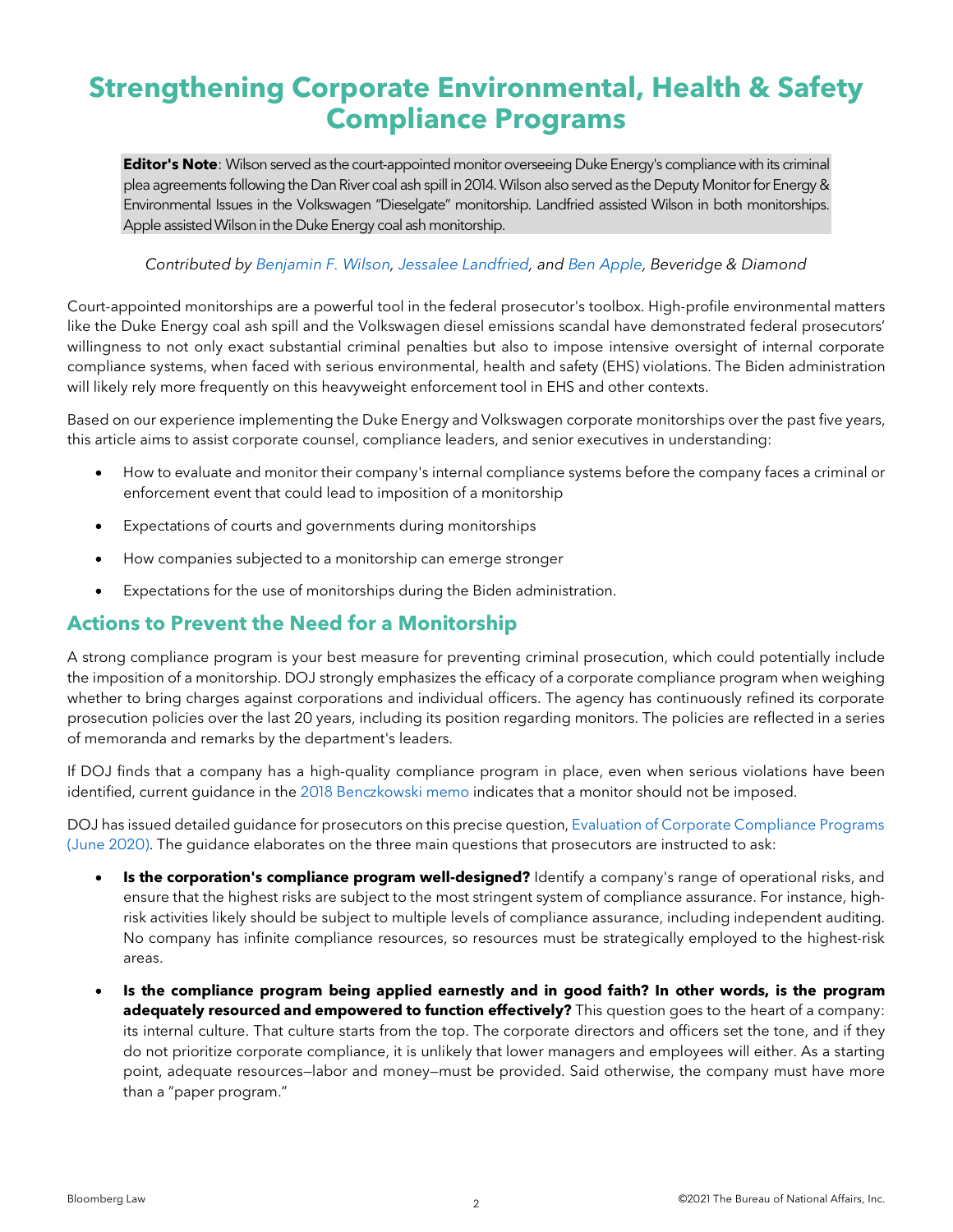• **Does the corporation's compliance program work in practice?** The company must conduct continual testing, review, and improvement of their compliance performance to demonstrate that the program actually works. DOJ recognizes that the "existence of misconduct does not, by itself, mean that a compliance program did not work or was ineffective at the time of the offense." Indeed, if a company does identify misconduct and timely remedies and reports it, that is a "strong indicator that the compliance program was working effectively."

To make sure your program is up to snuff, consider relying on an outside party to conduct an assessment. For example, the Ethics & Compliance Initiative provides industry-specific self-assessment tools based on benchmarking from hundreds of companies in a variety of industries. Standards such as ISO 14000 can also provide external validation of your program's strength.

## **What to Do When an Environmental Incident Occurs**

DOJ will consider imposition of a monitor in cases of egregious misconduct or negligence. In the 2018 Benczkowski Memo, DOJ articulated the circumstances in which it will consider imposing a monitor. DOJ weighs the following factors:

- Manipulation of corporate books and records
- Exploitation of an inadequate compliance program or internal controls
- Misconduct pervading the entire organization and sanctioned by senior management
- Whether the corporation has bolstered and improved its compliance program and internal controls since the misconduct occurred
- Whether improvements to the corporate-compliance program and internal controls have already demonstrated that they can prevent similar misconduct in the future

DOJ therefore not only weighs heavily the strength of a corporate compliance program, but also considers the program's status at the time the matter is resolved. As a result, it's not "too late" to improve your systems if a serious incident occurs—in fact, you should immediately conduct a review and consider improvements that need to be made to detect and prevent similar incidents going forward. DOJ will consider these improvements in evaluating whether a monitor is merited.

Unfortunately, some companies may still find themselves facing a potential monitorship. The Duke Energy and Volkswagen monitorships offer valuable lessons learned for every corporate counsel facing criminal inquiry into corporate compliance programs.

• **Be honest and transparent with government regulators.** As is well-documented in the Volkswagen case, the company repeatedly lied to government regulators even when directly pressed about emissions testing discrepancies for their "clean diesel" vehicles. In addition to the seriousness of the violation, Volkswagen's repeated dishonesty contributed to DOJ's pursuit of the largest environmental penalties in U.S. history and the inclusion of a monitor in the settlement.

When prosecutors do not trust a corporate defendant, they may be especially inclined to bring in an outside party to closely monitor the corporation's behavior going forward. Therefore, if an issue has already been identified and government regulators are involved, you need to demonstrate your trustworthiness and your capacity to handle the issues without external oversight.

• **Work diligently to fix any identified issues immediately.** In both the Duke Energy and Volkswagen cases, the companies knew or should have known about the potential for environmental harm. In the decades leading up to the Dan River spill, Duke Energy management knew that a corrugated metal pipe underlying an ash basin was aging and leaking, and yet funds were repeatedly denied for inspections and repairs.

At Volkswagen, many people in the company knew about the emissions fraud but said nothing. Courts and DOJ do not expect perfection from corporate defendants, but they do expect that corporations act decisively when they discover such issues. Failure to do so erodes trust and increases the likelihood of a monitorship.